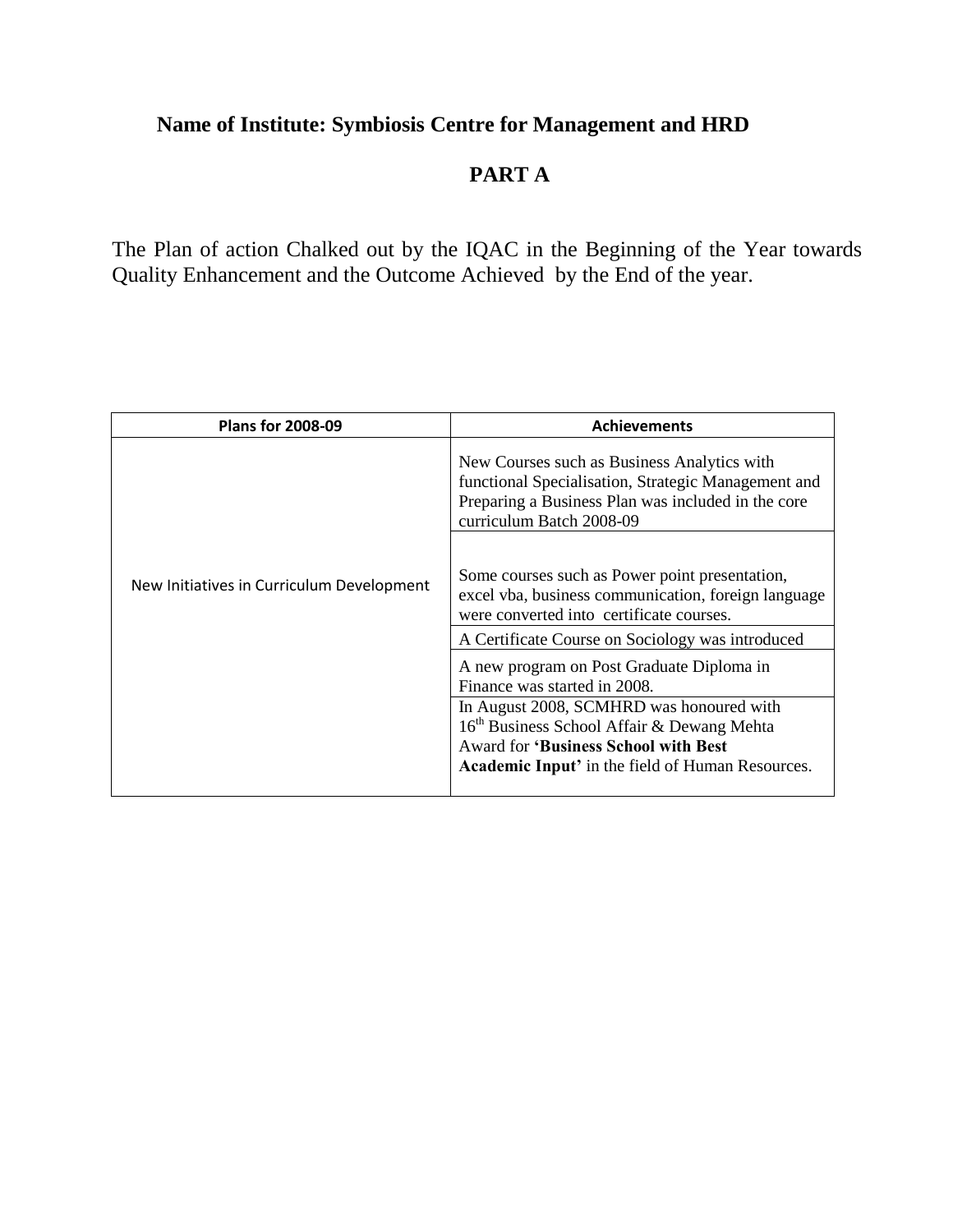|                                                            | <b>ADMISSIONS 2009</b>                                                                                                                                                                                                                                                                                                                                                                                                                                                                                                                                                                                                                                                                                                                                                                                                                                                                                                                                                                                                                                                                                                                                    |
|------------------------------------------------------------|-----------------------------------------------------------------------------------------------------------------------------------------------------------------------------------------------------------------------------------------------------------------------------------------------------------------------------------------------------------------------------------------------------------------------------------------------------------------------------------------------------------------------------------------------------------------------------------------------------------------------------------------------------------------------------------------------------------------------------------------------------------------------------------------------------------------------------------------------------------------------------------------------------------------------------------------------------------------------------------------------------------------------------------------------------------------------------------------------------------------------------------------------------------|
|                                                            | SCMHRD follows a competency based selection<br>procedure. Each year an attempt is made to capture<br>the set of competencies which a student would<br>require to exhibit in order to prove a success on<br>campus. This year, the HR student team, guided by<br>Prof. Prantosh Banerjee and Prof. Priya Kher, carrie<br>out a detailed research on the efficacy of the past<br>year's process, as well as re-designed this year's<br>process.                                                                                                                                                                                                                                                                                                                                                                                                                                                                                                                                                                                                                                                                                                             |
| <b>Innovation in Admission Process</b>                     | Initially, the effectiveness of the last year's student<br>selection process was verified by performing<br>research on the current junior batch (this time, the<br>batch of 2008-10). The results of this research<br>indicated that the group discussion process needed<br>to be re-designed for correct evaluation of<br>competencies. The personal interview process was<br>a very good indicator of performance on campus<br>and hence could be exploited further for better<br>results. This research also led to further<br>conclusions regarding weightage to be assigned to<br>SNAP scores, consideration for cut-off scores in<br>SNAP, weightage to be assigned to past-academics<br>and work-experience.<br>Next, a new competency framework was<br>designed to improve upon last year's process. The<br>selection process was re-designed to accommodate<br>the new competency framework. A set of new cases<br>for the redesigned group process was formed.<br>Rating scale was modified to safeguard against<br>central tendency error.<br>Finally, panelists were oriented regarding the new<br>competency framework and modified process. |
| Efforts towards Enhancement of Research<br>and Development | First Year students of Batch 2008-10 were for the<br>first time required to submit research based<br>"Director's Project" as part of their Semester-I<br>course fulfillment.                                                                                                                                                                                                                                                                                                                                                                                                                                                                                                                                                                                                                                                                                                                                                                                                                                                                                                                                                                              |
|                                                            | Final Year Students of Batch 2007-09 submitted<br>research based "Live Projects" across specialisations,<br>at the end of fourth semester. Some of them are<br>being published National Journals                                                                                                                                                                                                                                                                                                                                                                                                                                                                                                                                                                                                                                                                                                                                                                                                                                                                                                                                                          |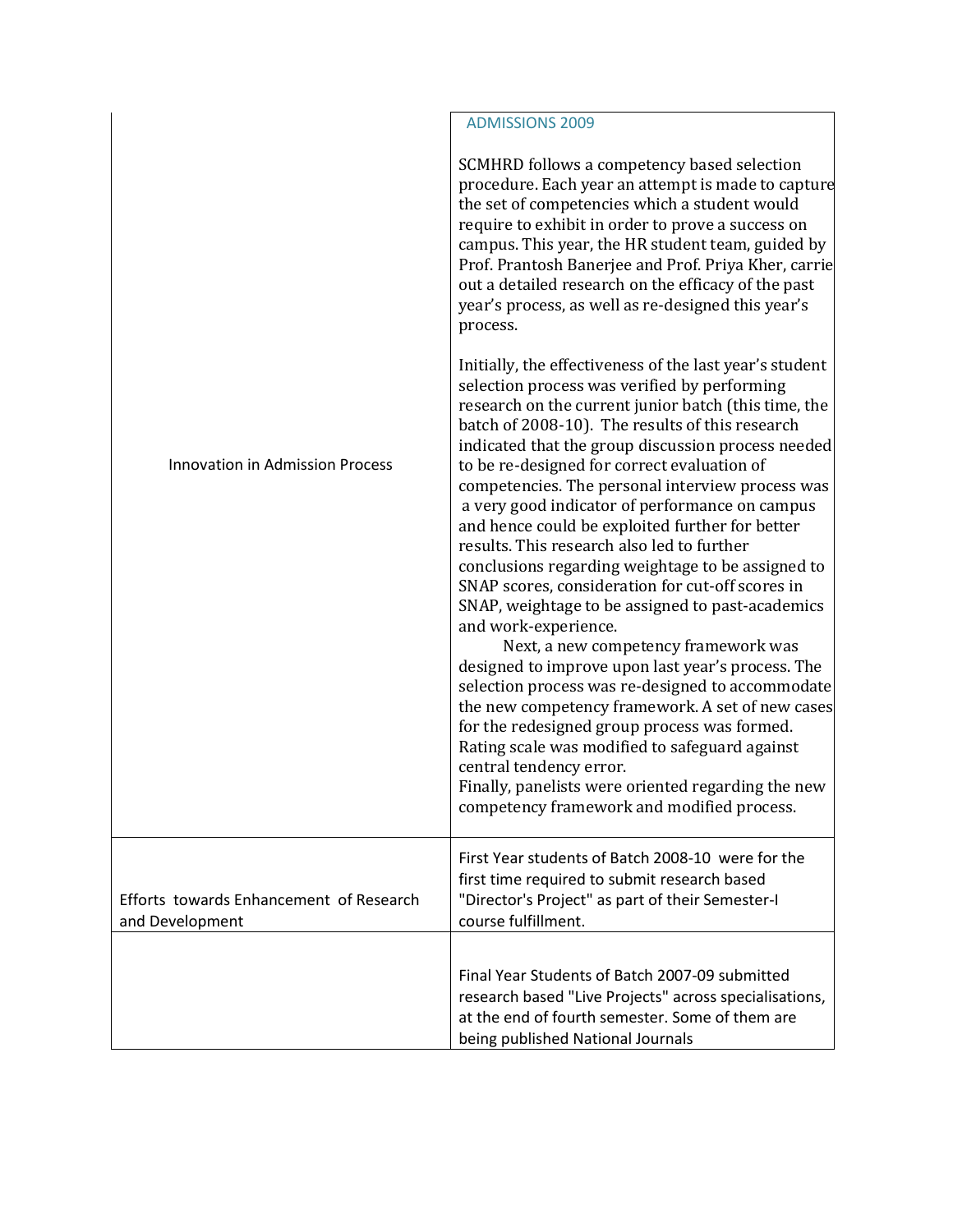|                                                          | Faculty publication and presentation of research<br>papers are all time high. Faculties published papers<br>in all disciplines such as economics, finance,<br>marketing, operations research, human research<br>development                                                                                                                                                                         |  |  |  |  |
|----------------------------------------------------------|-----------------------------------------------------------------------------------------------------------------------------------------------------------------------------------------------------------------------------------------------------------------------------------------------------------------------------------------------------------------------------------------------------|--|--|--|--|
| <b>New Collaborations</b>                                | Initiating collaboration between SIU and<br>$\bullet$<br>Iran University of Science & Technology<br>Collaboration with Houston University and<br>$\bullet$<br>Symbiosis was initiated. Holly Hutchins of<br>the Houston University initiated interaction<br>with the faculty and staff regarding the<br>matter.                                                                                     |  |  |  |  |
| <b>Continuation of Student-Driven Business</b><br>Events | "NEEV" the annual B-School Event of<br>$\bullet$<br>SCMHRD was held successfully in<br>November, 2008. Students could manage a<br>sponsorship amount of Rs 60, 000 in a year<br>of economic downturn.<br>4 <sup>th</sup> Lean and 6 – Sigma Awards was held<br>successfully. The main highlight of this<br>year's event was International participation<br>from United Kingdom, Sri Lanka and Iran. |  |  |  |  |
| <b>Technological Upgradation</b>                         | Software such as E-Views 5.0 was added in 2008-09                                                                                                                                                                                                                                                                                                                                                   |  |  |  |  |
| <b>Continuation with CSR Activities</b>                  | Inculcating a sense of social responsibility<br>and human values amongst the students of<br>SCMHRD; serving the nation by<br>bringing awareness on<br>'HUMAN TRAFFICKING' by<br>conducting Plays and Peace March on<br>the streets of Pune - 'SHAPATH', an event<br>organized by SCMHRD students in<br>August 2008 signifying the essence of<br>social responsibility towards Human<br>Trafficking. |  |  |  |  |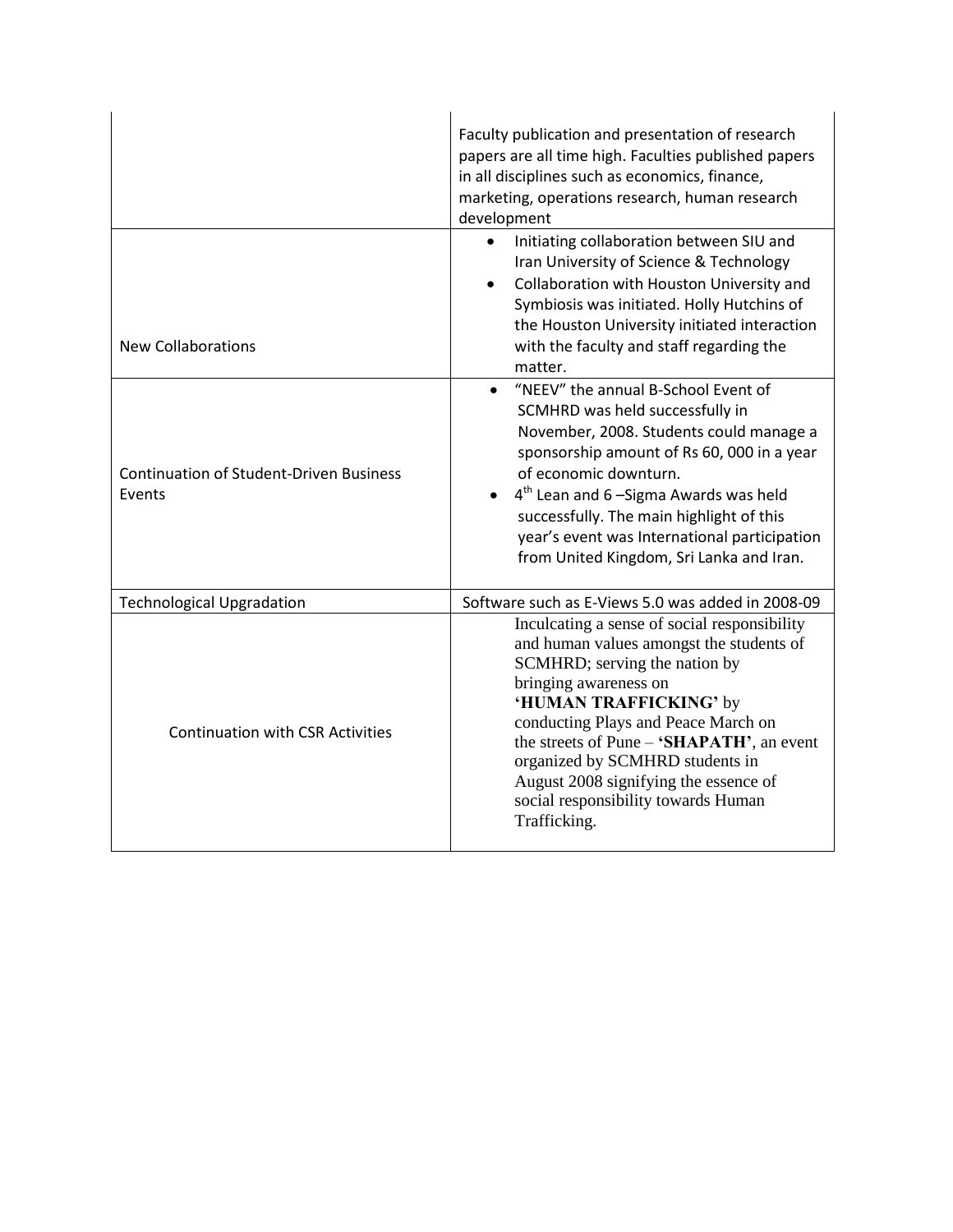## **PART B**

## **1. Activities Relating to goals and objectives of the institute**

| <b>Goals and Objectives</b>                                      | <b>Activities</b>                                                                                                                                                                                                                                                                                                                                                                                                                                                                                                                                                                   |
|------------------------------------------------------------------|-------------------------------------------------------------------------------------------------------------------------------------------------------------------------------------------------------------------------------------------------------------------------------------------------------------------------------------------------------------------------------------------------------------------------------------------------------------------------------------------------------------------------------------------------------------------------------------|
| <b>Quality Assurance</b><br>and Improvisation                    | Periodic ISO 9000 Audit of every department of the<br>Institute is done. Last Surveillance by the external team<br>of experts was done in November, 2008.<br>As part of SIU initiative, faculty and<br>staff of Institute worked towards acquiring NAAC<br>accreditation. Symbiosis was accrediated with "A" by the<br>NAAC team.                                                                                                                                                                                                                                                   |
| <b>Creation of Global Leaders</b><br>and<br><b>Entrepreneurs</b> | Entrepreneur Summits were held like "Lock and Stock"<br>$\bullet$<br>and "Speed Breakers"<br>Our faculty, Prof Deepak Roy was certified by NEN as<br>National level Entrepreneurship teacher.<br>Entrepreneurial Skill Development of faculties of various<br>Institutes in Western Region was undertaken in<br>Collaboration with NEN.<br>Initiating collaboration between SIU and Iran University<br>$\bullet$<br>of Science & Technology.<br>Pakash Mundra, a Batch 2005-07 student's<br>entrepreneurial venture "Sacred Moments" won awards<br>in several B-School Competition. |
| <b>Ensuring Quality</b><br><b>Research Work</b>                  | Research based "Director's Project" was submitted by<br>$\bullet$<br>each student at the end of 1 <sup>st</sup> Semester.<br>Equipping faculties with Statistical softwares and<br>$\bullet$<br>Databases for promotion of research.<br>Making registration to PhD compulsory for all<br>٠<br>faculties. IQAC is to play the nodal role between<br>faculty and management for promotion of research                                                                                                                                                                                 |

## **2. New Academic Programmes Initiated/ Proposed**

- Post Graduate Diploma in Marketing (2009-10)
- Post Graduate Diploma in Information Technology (2009-10)
- Post Graduate Diploma in Business Analytics (2009-10)
- Post Graduate Diploma in Human Resource Management (2009-10)
- Post Graduate Certification in Entrepreneurship (2009)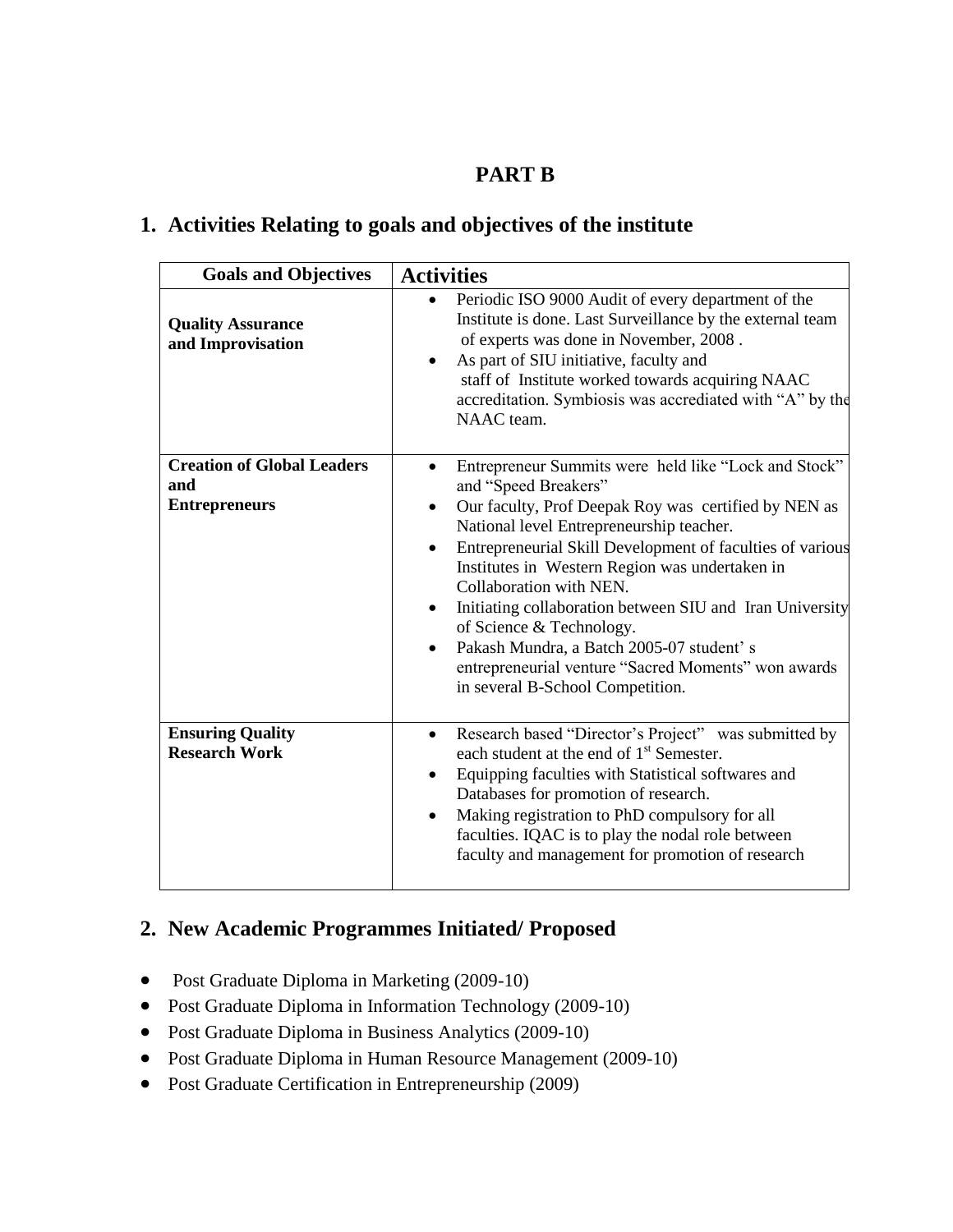• Master of Business Administration in Corporate Leadership (2009-11)

## **3. Innovations in Curriculum design and transaction**

- Due to interest shown by students in **Data Analysis using SAS** and **Business Quiz** which were introduced on trial basis as Non Academic Courses for the Batch 2008-10 following two courses have been introduced in the Core curriculum of semester I for Batch 2009-11.
	- **i.** Data Analysis and Decision Making
	- **ii.** Business Review and Analysis
- A new core course on Strategic Management has been introduced for Semester III of Batch 2009-11.
- A new program on Post Graduate Diploma in Finance (2008-09) was started from the academic year 2008.
- SAP, a global business and software solution provider launched their TERP Certification Program first time in India at SCMHRD.
- Setting up of MCX Simulated Commodity Training Lab.
- In-depth guidance to students on career paths ranging from Career assessment tests to interpretation of the results and development of individual career plans are being done..
- Learning is achieved through a of blend of case analysis from Harvard, IIMs, elearning modules, industrial research, collaborative learning in groups, presentation etc.

## **4. Interdisciplinary programmes started: None**

## **5. Examination Reforms Implemented:**

- Cap orientation was implemented as per SIU guidelines
- BOE suggestions were implemented.

## **6. Candidates NET/ SLET/ GATE etc. :None**

#### **7. Number of Seminars and Workshops Conducted: EVENT 1:**

The Marketing Club under Centre of Excellence-Marketing organized a Symposium in October 2008 on "Luxury Marketing". The Event included the following:

- Presentations by 11 eminent speakers representing LOUIS VITTON, EDELWEISS CAPITAL, CDWA, JWT, WORLD LUXURY COUNCIL, HDIL LEISURE, LOREAL, TANISHQ, ETC.
- Panel Discussion with High Net Worth Individuals (HNIs)
- National Paper Presentations by B-School Students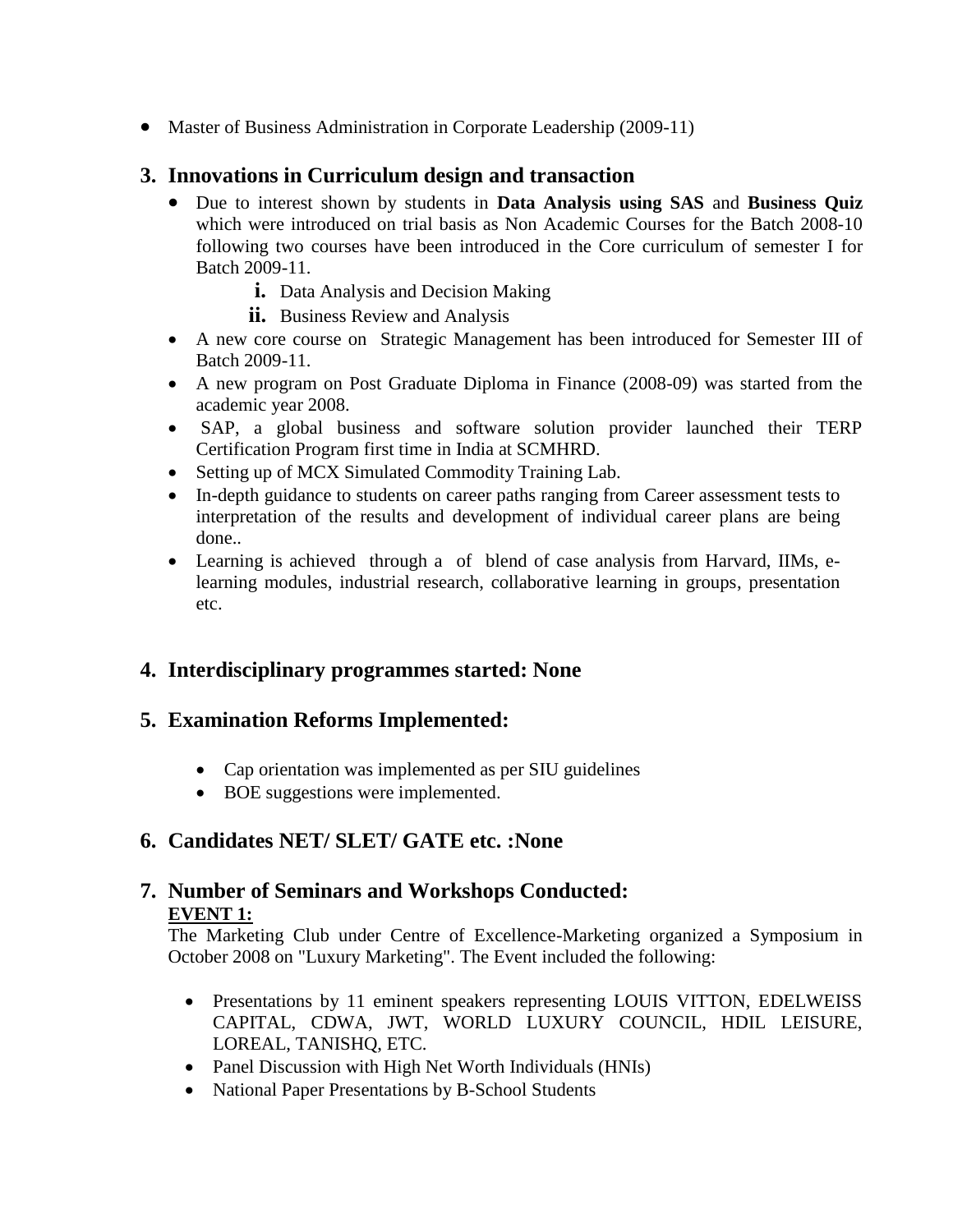• Online Quiz for Students

#### **EVENT 2:**

#### **Lean & Six Sigma Excellence Awards, October 2008**

- A two day annual event exclusively for Corporates was conducted on the 10th and 11<sup>th</sup> of October 2008 at SCMHRD campus.
- It was attended by Senior Quality personnel and CEOs of reputed companies.
- Awards in Lean and Six Sigma Excellence in various categories such as DMAIC, DFSS, LEAN, Manufacturing services and support.
- Sponsored by MINITAB, Inc. USA and SAKAL.
- International participation from United Kingdom, Sri Lanka, and Iran.

#### **EVENT 3:**

#### "**Lock and Stock" Event by Entrepreneurship Cell.**

"Lock Stock and Trade was a simulated IPO in which investors bid for shares of presenting companies. Each company was offered a fixed number of shares. Based on the allocations, investors ended up with a portfolio of shares of different companies and some cash. The value of the shares, after all the bids are in, is calculated based on the "Demand"- a combination of bid prices and the number of shares bid for. The higher the demand, the higher the share value or open price.

## **8. Initiative Towards FDP Programme:**

- a. Prof Renu Mishra participated in the "Strategic Human Resource Leadership
- b. Programme" conducted by National HRD Network at Kolkata on December, 2008
- c. A case analysis workshop by N Ramchandran of IIM Bangalore was attended by all faculties in October, 2008.
- d. A workshop on " Time Series by E-views" was participated by Prof Manish Sinha, Prof Renu Mishra, Prof Neha Parashar, Prof Sonali Bhattacharya, Prof Abodh Kumar and Prof Naveen Kumar in September,2008.
- e. Prof Manish Sinha has attended a seminar on "Foreign Exchange Exposure Market" organized by CRISIL in Mumbai on April 28-29, 2009.

## **9. Research Projects Implemented/ Completed**

#### **a. Research Papers by Faculties**

|                | Title of     |                                                                       |
|----------------|--------------|-----------------------------------------------------------------------|
| Name of the    | Research     |                                                                       |
| <b>Faculty</b> | Paper        | Name of the Journal Published/Conference in which Presented           |
|                | The          |                                                                       |
|                | Demographic  |                                                                       |
|                | Basis of the |                                                                       |
|                | "Middle      | Published in 50 <sup>th</sup> Anniversary issue of Arthavijyan, L(4), |
|                | Class" in    | December, 2008.                                                       |
|                | Maharashtra, | www.gipe.ernet.in/pdfs/arthvijana/dec_2008.pdf                        |
| Abodh Kumar    | 1900-1950    |                                                                       |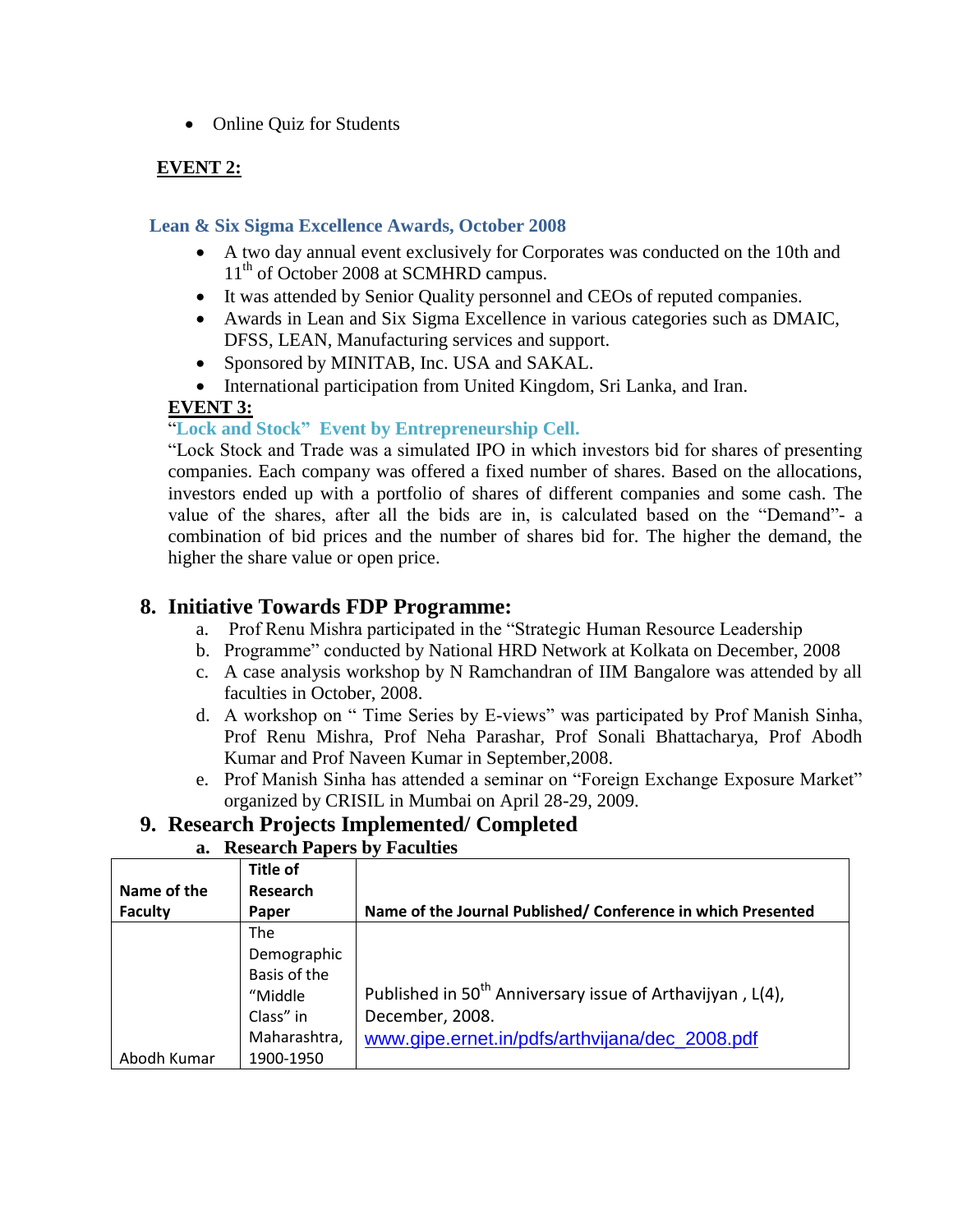|                | The Making          |                                                                            |
|----------------|---------------------|----------------------------------------------------------------------------|
|                | of the Middle       |                                                                            |
|                | Class in            |                                                                            |
|                | Westren             |                                                                            |
|                | India: Age at       | Published as a Special Article in Economic and Political Weekly, XLIV,     |
|                | Marriage for        | No-21, 40-49, May, 2009.                                                   |
|                | <b>Brahmin</b>      | www.cscsarchive.org:8081//1CA35CC5F34BAB3B65257544                         |
|                | Women               | 0019B87A?                                                                  |
| Abodh Kumar    | $(1900-50)$         |                                                                            |
|                | 'Managing           |                                                                            |
|                | Customer            |                                                                            |
|                | Perceptions-        | Presented at International Conference on Marketing and Business            |
| Anita Gupta    | Challenges          | Strategy, 5-6, January 2009                                                |
|                | 'CSR                |                                                                            |
|                | Initiatives by      |                                                                            |
|                | Symbiosis           |                                                                            |
|                | Center for          |                                                                            |
|                | Management          | In Proceedings of 5th National Conference held by Aravalli Institute       |
| Anita Gupta    | & HRD'              | of Management, December 2008                                               |
|                | Evergreen           |                                                                            |
|                | Strate-Gems:        |                                                                            |
|                | The                 |                                                                            |
|                | Construct-          | In Proceedings of 2 <sup>nd</sup> Rikkyo University International Business |
| Anita Gupta/   | Run-Check           | Studies Symposium on June 12-13, 2009. It was one of the 8 best            |
| Pratima Sheroy | Framework           | papers accepted for presentation.                                          |
|                | Knowledge           |                                                                            |
|                | Management          |                                                                            |
|                | in Education        | In Proceedings of National Conference of Knowledge Management              |
| Neha Parashar  | Sector              | held by GLA group of Institutes, Mathura February, 2009                    |
|                | Factors             |                                                                            |
|                | Affecting           |                                                                            |
|                | Perception of       | In Proceedings of 6th AIMS International Conference at Greater             |
|                | Investors           | Noida on December, 2008                                                    |
|                | towards             | http://www.aims-international.org/aims6/page57-66.pdf                      |
| Neha Parashar  | <b>Mutual Funds</b> |                                                                            |
|                | Identifying         |                                                                            |
|                | Perception: A       |                                                                            |
|                | Study on            |                                                                            |
|                | <b>Mutual Fund</b>  |                                                                            |
| Neha Parashar  | Investors           | 2nd Anniversary Issue of Finalyst, 2009: A Magazine by SCMHRD              |
|                |                     |                                                                            |
|                | Innovations         |                                                                            |
|                | and                 |                                                                            |
|                | Innovative          | Prabandhan: Indian Journal of Management, July 2008.                       |
| Neha Parashar/ | Solution for        | http://www.indianjournalofmanagement.com/october2008.html                  |
| Renu Mishra    | Collaboration       |                                                                            |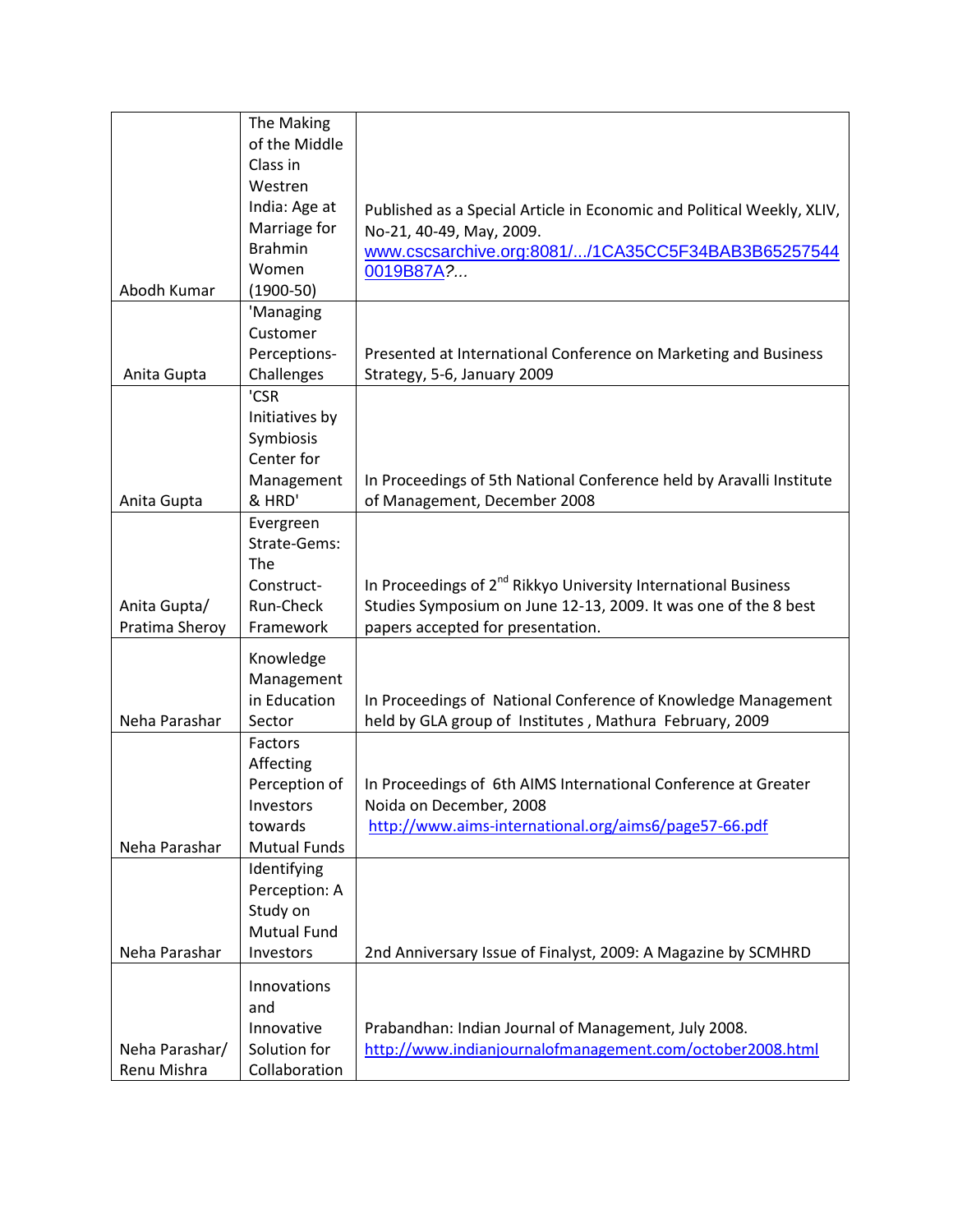|              | A Heuristic          |                                                                |
|--------------|----------------------|----------------------------------------------------------------|
|              | Model for            |                                                                |
|              | Reliability          |                                                                |
|              | Allocation           |                                                                |
|              | with System          |                                                                |
|              | Dependent            |                                                                |
| Omprakash    | Component            | In Proceedings of 3rd MSP National Conference on Operations    |
| Vaidya       | Reliabilities        | Research by ORSI Ahmadabad, February 2008                      |
|              | Innovative           |                                                                |
|              |                      |                                                                |
|              | Solutions            | In Proceedings of 6th AIMS International Conference at Greater |
|              | Through              | Noida at December, 2008                                        |
|              | Collaboration        | http://www.aims-international.org/aims6/page57-66.pdf          |
| Renu Mishra  | S                    |                                                                |
|              | Motivation an        |                                                                |
|              | Entrepreneuri        | In Proceedings of 6th AIMS International Conference at Greater |
|              | al                   | Noida at December, 2008                                        |
| Renu Mishra  | Competency           | http://www.aims-international.org/aims6/page57-66.pdf          |
|              | Managing             | HRM Review, ICFAI University Press, January, 2009              |
| Sonali       | Diversity in         | http://www.iupindia.org/109/HRM Review.asp?mag=http://www.i    |
| Bhattacharya | <b>BPO Industry</b>  | upindia.org/109/HRM_Review_sub.asp                             |
|              | Knowledge            |                                                                |
|              | Management           |                                                                |
|              | in Academics:        |                                                                |
|              | <b>From Ancient</b>  |                                                                |
| Sonali       | to globalized        | In Proceedings of National Conference of Knowledge Management  |
| Bhattacharya | India                | held by GLA group of Institutes, Mathura February, 2009        |
|              | Predictive           |                                                                |
|              | Factors for          |                                                                |
|              | Determining          | In Proceedings of 6th AIMS International Conference at Greater |
|              | in Income            | Noida at December, 2008                                        |
| Sonali       | Inequality in        | http://www.aims-international.org/aims6/page57-66.pdf          |
| Bhattacharya | India                |                                                                |
|              |                      |                                                                |
|              | Geiger-              |                                                                |
|              | Counter Type         |                                                                |
|              | <b>Distributions</b> |                                                                |
|              | Using Pólya-         |                                                                |
|              | Eggenberger          |                                                                |
| Sonali       | Sampling             | In Proceedings of 3rd MSP National Conference Operations       |
| Bhattacharya | Scheme               | Research by ORSI Ahemdabad, February 2008                      |
|              | <b>Business</b>      |                                                                |
|              | Management           |                                                                |
|              | Lessons from         |                                                                |
| Sonali       | <b>IPL Cricket</b>   |                                                                |
| Bhattacharya | Matches              | In HR News Letter, July, 2008                                  |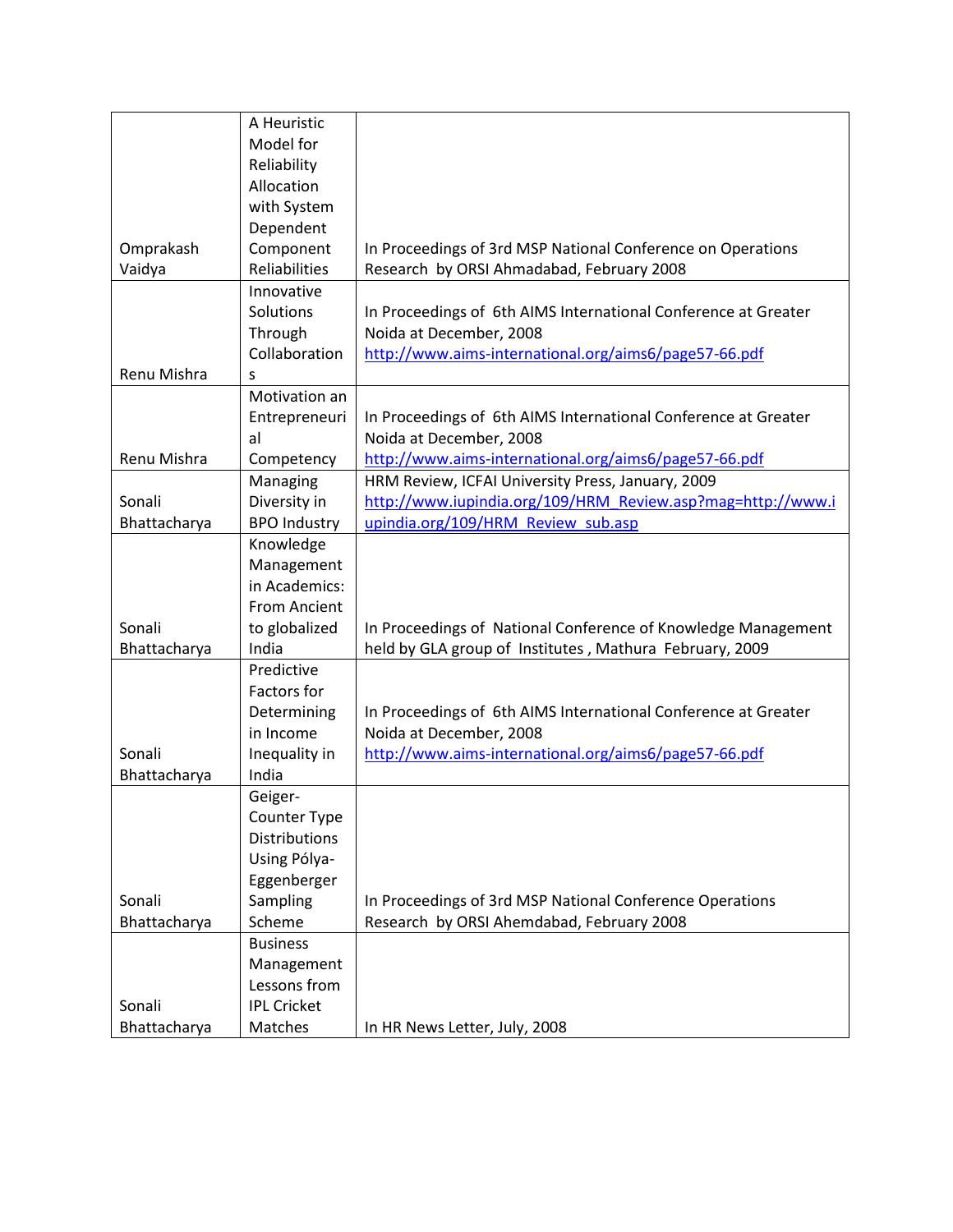| Sonali        | <b>Evolving Role</b> | Paper presented at International Conference at Udaipur in        |
|---------------|----------------------|------------------------------------------------------------------|
| Bhattacharya  | of HR                | September, 2008                                                  |
|               |                      | Abstract Accepted for Presentation in "9th International         |
|               |                      | Conference of the International Society for Quality of Life" at  |
|               | A Composite          | Florence, Italy                                                  |
| Sonali        | Index of             | http://www.isqols2009.istitutodeglinnocenti.it/Content en/Confer |
| Bhattacharya  | Happiness            | ence%20Timetable%20and%20Programme.pdf                           |
|               | Perceptual           |                                                                  |
|               | Study of             |                                                                  |
|               | Investors on         |                                                                  |
|               | Mutual               |                                                                  |
|               | Funds: A             |                                                                  |
|               | study in             |                                                                  |
|               | Indian               |                                                                  |
| Neha Parashar | Context              | Accepted for Publication in Invertis Journal of Management       |

#### **b. Research Work by Students**

i. Final Year Students of Finance, Marketing, Human Resource and Entrepreneurship carried out live research projects as partial requirement for the completion of Semester 4

## **10. Patents Generated, if any : NA**

#### 11. **New Collaborative Research Programmes:**

 Collaborative Research Project on "Performance Forecasting" with IIM (Ahemdabad)

## 12. **Research Programmes received from various agencies:** None

## **13. Details of Research Scholars**

- a. Prof Manoj Hudnurkar pursing PhD in Information Technology from SIU
- b. Prof Abodh Kumar pursuing PhD in Economics from University of Mumbai.
- c. Ms Pratima Sheroy is pursuing PhD in Marketing Management from Pune University.

| Name of        |                          |                                                                       |
|----------------|--------------------------|-----------------------------------------------------------------------|
| the            | <b>Title of Research</b> |                                                                       |
| <b>Faculty</b> | Paper                    | Name of the Journal Published/Conference in which Presented           |
|                | The Demographic          |                                                                       |
|                | Basis of the "Middle     | Published in 50 <sup>th</sup> Anniversary issue of Arthavijyan, L(4), |
|                | Class" in                | December, 2008.                                                       |
| Abodh          | Maharashtra, 1900-       | www.gipe.ernet.in/pdfs/arthvijana/dec_2008.pdf                        |
| Kumar          | 1950                     |                                                                       |

## **14. Citation Index of faculty**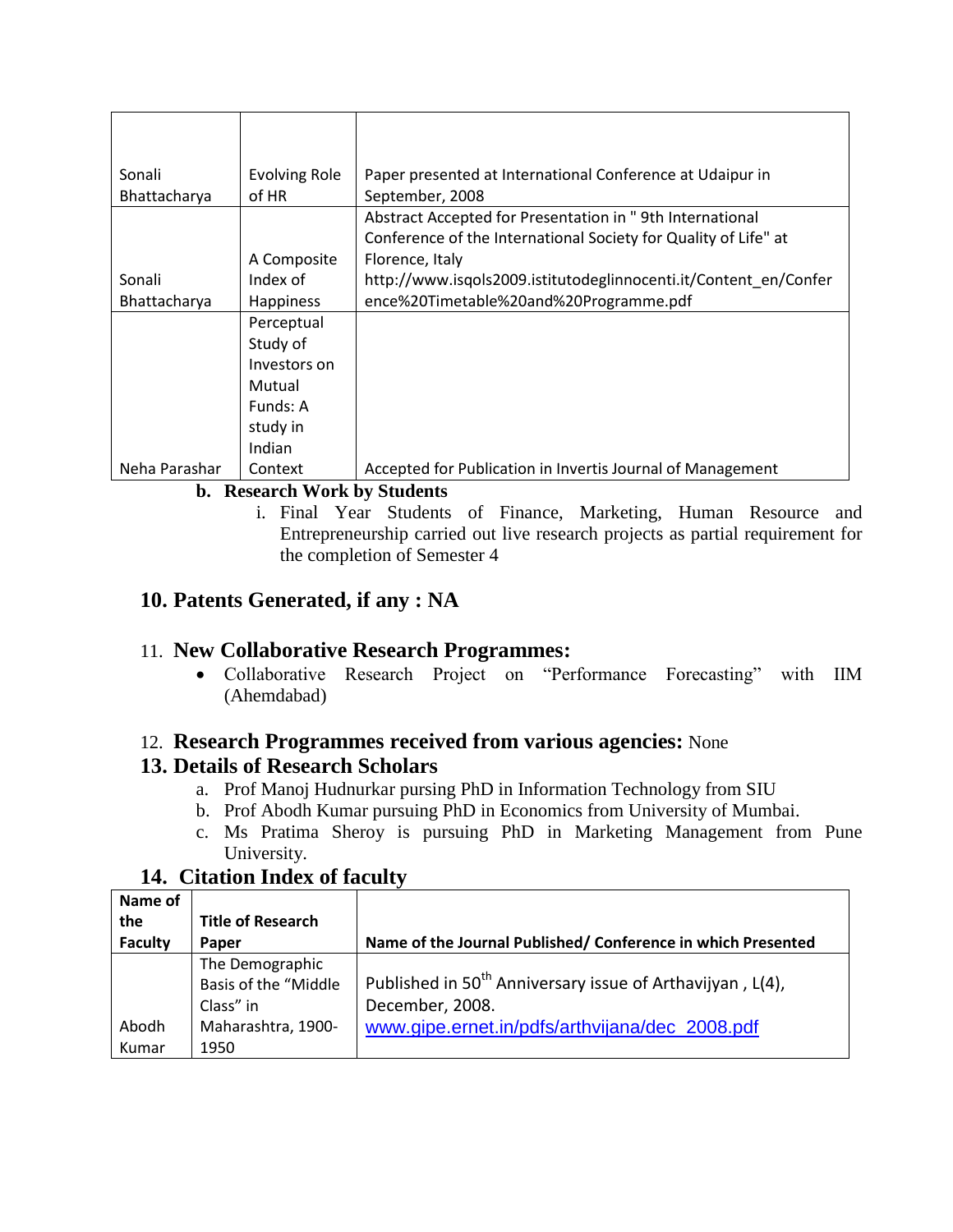| Abodh<br>Kumar                       | The Making of the<br>Middle Class in<br>Westren India: Age<br>at Marriage for<br><b>Brahmin Women</b><br>$(1900-50)$ | Published as a Special Article in Economic and Political Weekly,<br>XLIV, No-21, 40-49, May, 2009.<br>www.cscsarchive.org:8081//1CA35CC5F34BAB3B6525754<br>40019B87A?                                                                                         |
|--------------------------------------|----------------------------------------------------------------------------------------------------------------------|---------------------------------------------------------------------------------------------------------------------------------------------------------------------------------------------------------------------------------------------------------------|
|                                      | <b>Factors Affecting</b><br>Perception of                                                                            | In Proceedings of 6th AIMS International Conference at Greater<br>Noida on December, 2008                                                                                                                                                                     |
| Neha<br>Parashar                     | Investors towards<br><b>Mutual Funds</b>                                                                             | http://www.aims-international.org/aims6/page57-66.pdf                                                                                                                                                                                                         |
| Neha<br>Parashar<br>/ Renu<br>Mishra | Innovations and<br><b>Innovative Solution</b><br>for Collaboration                                                   | Prabandhan: Indian Journal of Management, July 2008.<br>http://www.indianjournalofmanagement.com/october2008.html                                                                                                                                             |
|                                      | <b>Innovative Solutions</b>                                                                                          | In Proceedings of 6th AIMS International Conference at Greater<br>Noida at December, 2008                                                                                                                                                                     |
| Renu<br>Mishra                       | Through<br>Collaborations                                                                                            | http://www.aims-international.org/aims6/page57-66.pdf                                                                                                                                                                                                         |
| Renu<br>Mishra                       | Motivation an<br>Entrepreneurial<br>Competency                                                                       | In Proceedings of 6th AIMS International Conference at Greater<br>Noida at December, 2008<br>http://www.aims-international.org/aims6/page57-66.pdf                                                                                                            |
| Sonali<br><b>Bhattach</b><br>arya    | <b>Managing Diversity</b><br>in BPO Industry                                                                         | HRM Review, ICFAI University Press, January, 2009<br>http://www.iupindia.org/109/HRM Review.asp?mag=http://www.i<br>upindia.org/109/HRM Review sub.asp                                                                                                        |
| Sonali<br><b>Bhattach</b><br>arya    | <b>Predictive Factors for</b><br>Determining in<br>Income Inequality in<br>India                                     | In Proceedings of 6th AIMS International Conference at Greater<br>Noida at December, 2008<br>http://www.aims-international.org/aims6/page57-66.pdf                                                                                                            |
| Sonali<br>Bhattach<br>arya           | A Composite Index of<br>Happiness                                                                                    | Abstract Accepted for Presentation in " 9th International<br>Conference of the International Society for Quality of Life" at<br>Florence, Italy<br>http://www.isqols2009.istitutodeglinnocenti.it/Content_en/Confer<br>ence%20Timetable%20and%20Programme.pdf |

## **15. Honors/Awards to Faculty**

- a. Research paper by Dr Sonali Bhattacharya " Knowledge Management in Academics: From Ancient to Globalized India" was adjudged the third best paper in National Conference on Knowledge Management organized by GLA Group of Institutes
- b. Prof Deepak Roy was awarded with the degree of "Master in Business Law" from National School of Law of India University, Bangalore.
- c. Prof Aradhana Gandhi was invited as the sole representative of India to be part of SAP Academic Conference Panel Discussion team at Thailand in November, 2008.
- d. Aradhana Gandhi qualified in BPERP certification course.
- e. Aradhana Gandhi was certified as the sole trainer of TERP10 program in India by SAP University Alliance.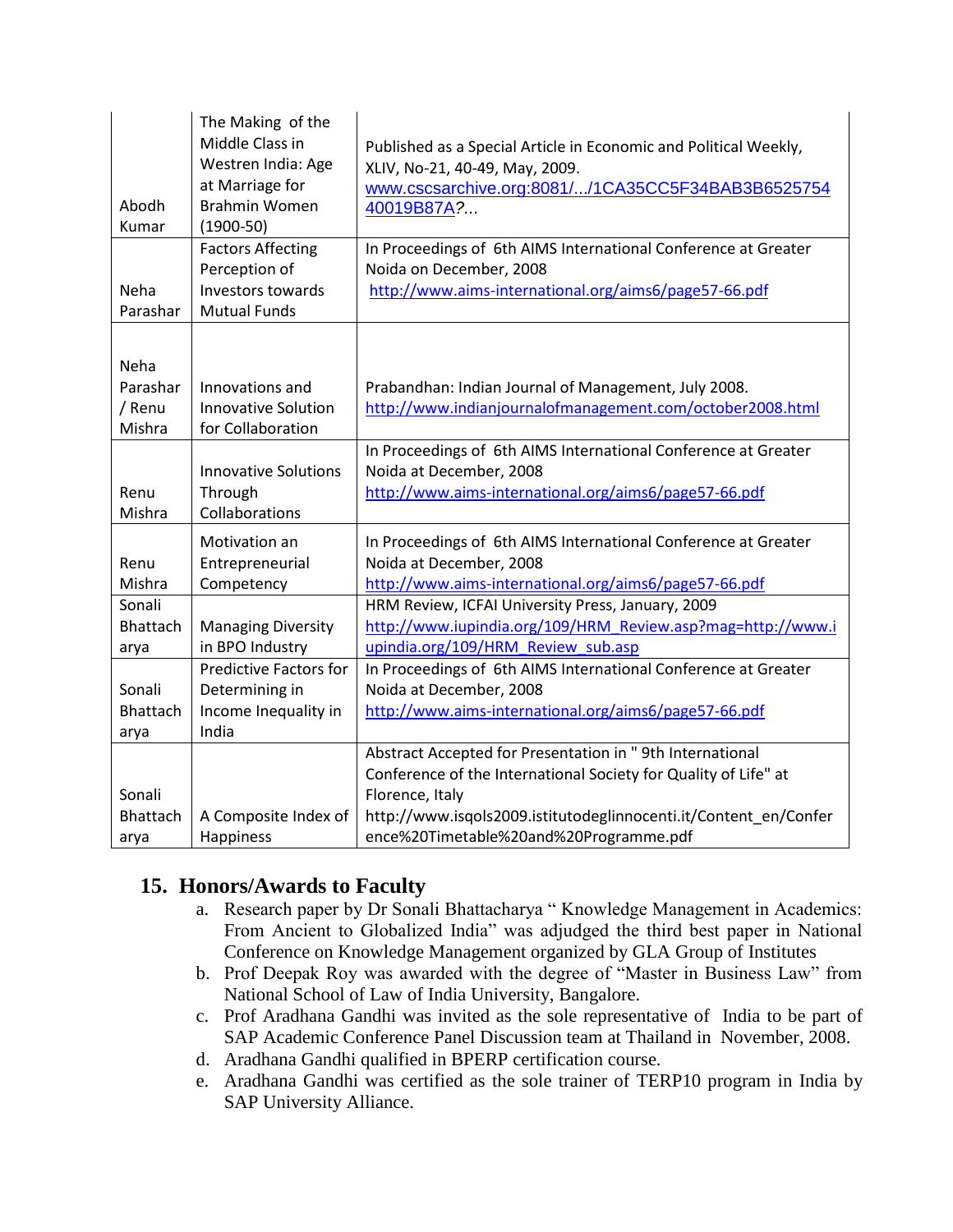|    |   | <b>Completed Programmes 08</b> |                 |                |                                 |               |             |
|----|---|--------------------------------|-----------------|----------------|---------------------------------|---------------|-------------|
|    |   |                                | <b>Title of</b> |                |                                 |               |             |
| Ħ, |   | Org                            | Prog            | <b>Trainer</b> | <b>Dates in March</b>           | Location      | <b>Fees</b> |
|    | 1 | <b>Aker Solutions</b>          | Cert. GM        | faculty group  | Aug $9th$ – Dec                 | SCMHRD, Aker  | 865,000.00  |
|    |   |                                |                 |                |                                 |               |             |
|    | 2 | <b>Turner Int</b>              | Finance         | Anant Gupta    | Sept 18th, Oct 10 <sup>th</sup> | Mumbai        | 78,000.00   |
|    |   |                                |                 |                |                                 |               |             |
|    | 3 | <b>M</b> junction              | <b>CRM</b>      | Abhijit Ranade | Nov 12th, 13th                  | Kolkatta      | 80,000.00   |
|    |   |                                |                 | Aradhana       |                                 |               |             |
|    |   |                                |                 | Gandhi, Manoj  |                                 |               |             |
|    |   |                                |                 | Hudnurkar,     |                                 |               |             |
|    |   |                                |                 | Tripta Nair,   |                                 |               |             |
| 4. |   | <b>SIIB</b>                    | <b>SAP</b>      | Nayan Sansare  | June, 2008                      | SIIB, Pune    | 732530.00   |
|    |   |                                |                 | Aradhana       |                                 |               |             |
|    |   | <b>SAP</b>                     |                 | Gandhi, Tripta |                                 |               |             |
| 5  |   | <b>Bangalore</b>               | SAP-UAP         | Nair           | March, 2009                     | <b>SCMHRD</b> | 75,000.00   |
|    |   |                                |                 |                |                                 |               |             |

## **16. Internal Resources Generated**

#### **17. Details of departments getting SAP assurance/recognition: None**

#### **18. Community Services:**

- Inculcating a sense of social responsibility and human values amongst the students of SCMHRD; serving the nation by bringing awareness on **'HUMAN TRAFFICKING'** by conducting Plays and Peace March on the streets of Pune – **'SHAPATH'**, an event organized by SCMHRD students in August 2008 signifying the essence of social responsibility towards Human Trafficking.
- " Prayatna" is a CSR undertaken by students in which Institute take care of educational needs of slum children of Hinjewadi. These children performed a cultural program during "MILAN" the program arranged by seniors to welcome juniors in July, 2008.

#### 19. **Teachers and Officers Newly Recruited:**

- Prof Anita Gupta as Assistant Professor, Marketing
- Prof Renu Mishra as Associate Professor, HR and Placement Incharge
- Dr Neha Parashar as Assistant Professor, Finance

#### **20. Teaching and Non-Teaching Staff Ratio:**

**20: 32**

| Professors                 | M |   |   |  |
|----------------------------|---|---|---|--|
| Associate Professor (SS)   |   |   |   |  |
|                            | M |   |   |  |
| <b>Associate Professor</b> |   |   |   |  |
|                            | M | h | F |  |
| <b>Assistant Professor</b> |   |   |   |  |
|                            | M | h | F |  |
|                            |   |   |   |  |
| Lecturer                   | M |   |   |  |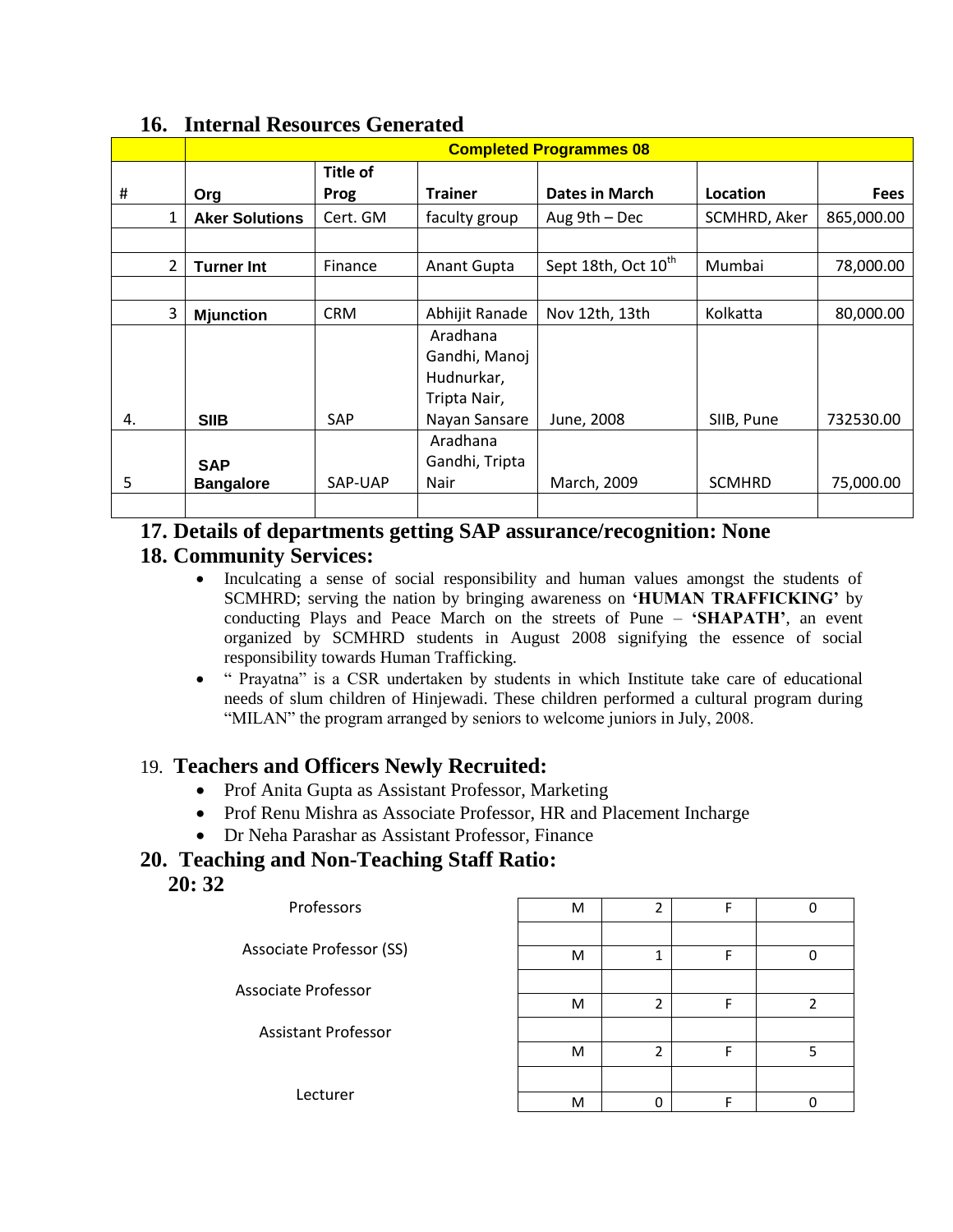| Junior Lecturer | M |  |  |
|-----------------|---|--|--|
|                 |   |  |  |
| Adjunct         | M |  |  |
|                 |   |  |  |

 Teaching Non-teaching Technical 17 1

# 32 3 4 4

## **21. Improvements in Library Services:**

NAAC team advised implementation of RFID in library. SCMHRD carried out a research on the feasibility of RFID in its library. The report is ready. The budget is being made. The Institute plans to implement RFID from the academic year 2009-10

## **22. New books/journals subscribed and their value:**

| <b>Description</b>                   | Numbers as on 31-03-<br>2008    | <b>Numbers as on 14-10-2008</b> |  |
|--------------------------------------|---------------------------------|---------------------------------|--|
| <b>Books</b>                         | 17390                           | 17970                           |  |
| <b>Textbooks</b>                     | 15500                           | 15423                           |  |
| Reference books                      | 1890                            | 2547                            |  |
| Magazines                            | 45                              | 95                              |  |
| Current Journals                     | Refer Below                     |                                 |  |
| Indian Journals +<br>Magazines       | 30                              | $26+59=85$                      |  |
| International Journals               | 15                              | 10                              |  |
| Peer reviewed journals               | 0                               | $\Omega$                        |  |
| <b>Back Volumes of Journa</b>        | า                               | 284                             |  |
| E-Resources                          | 1 (Ebsco database)              |                                 |  |
| CDs/DVDs                             | 1516                            | $1664 + 338 = 2002$             |  |
| Online journals                      |                                 | 1 Management Research           |  |
| Audio-Video resources<br>(Cassettes) | All cassettes converted to DVDs |                                 |  |

| 1st Aug 2008 - 15th Oct 2008 |          |  |
|------------------------------|----------|--|
| <b>Particulars</b>           | Amount   |  |
| Library Books                | 2,86,898 |  |
| Membership                   | 7,970    |  |
| Newspaper & Magazines        | 47,230   |  |
| <b>Total Amount</b>          | 3,42,098 |  |

**a.** 352 Books with cost Rs 3,65,452 since November, 2008

**b.** Journal: 1 (Banking Conclave)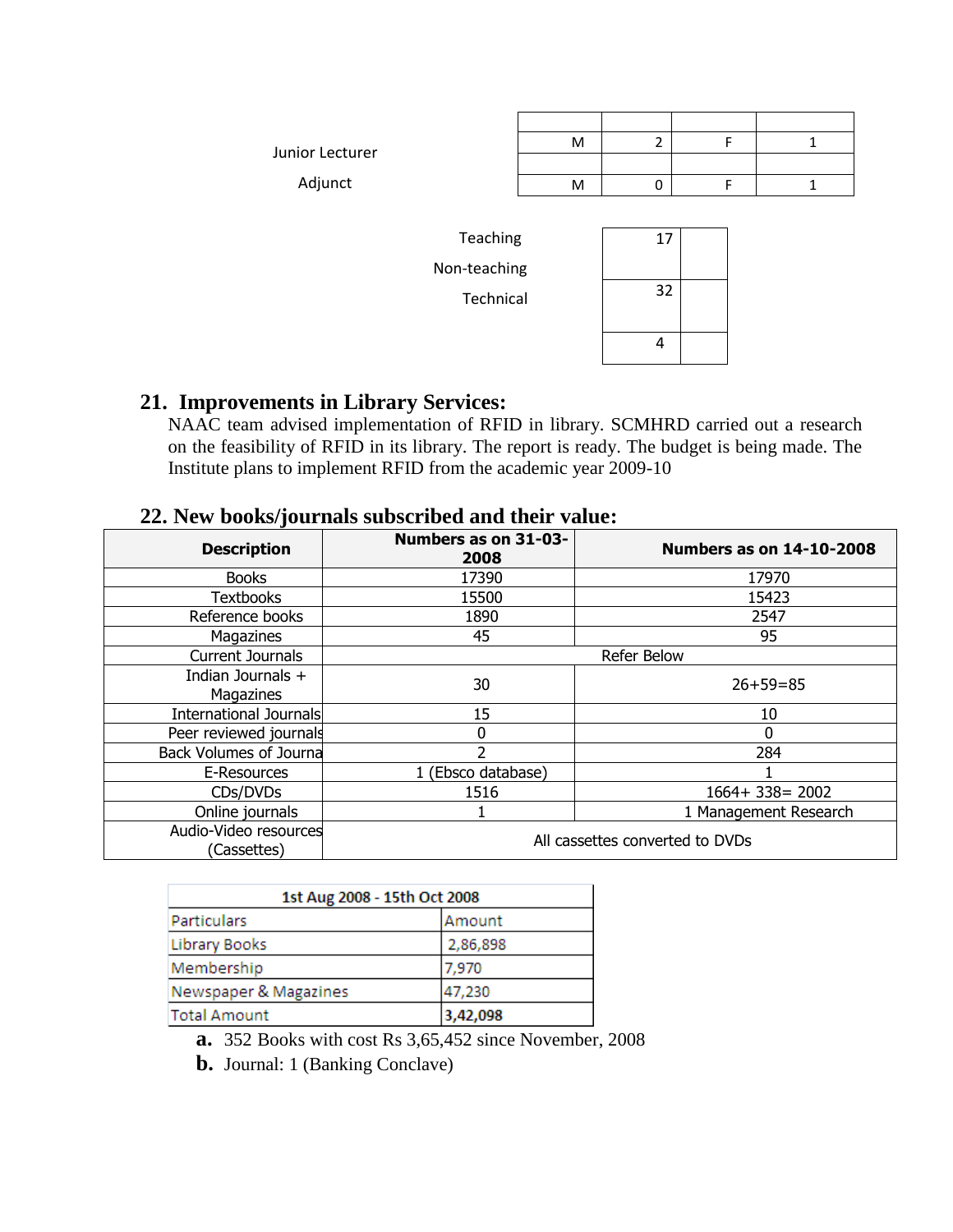### **23.Courses in which student assessment of teachers is introduced and action taken on feedback**

a. All courses of the  $2^{nd}$  Semester of Batch 2008-10 was carried out in the  $6^{th}$  Week (December) of the start of the Semester.

#### **24.Unit cost of Education:**

Total Annual Recurring expenditure (actual) divided by total number of students enrolled

| Including salary Component        | Rs 26, 0474 |
|-----------------------------------|-------------|
| <b>Excluding Salary Component</b> | Rs 23, 3972 |

## **25.Computerization of administration and process of admissions and examination results, issue of certificates**

- SCMHRD is techno-oriented Institute, where in all major processes was IT enabled. The entire academics are managed through ACADCO , scheduling of classes through Lentive, processing of exam results: internal, external and backlogs are computerized. Students would be handed over completion of Course Certificates on  $20<sup>th</sup>$  April, 2009.
- Intranet system facilitates faculty student interaction, sharing of information and students feedback for faculty.
- Admission process is a completely online process. Candidates can apply to the institute through the online application form. They can also purchase the prospectus of the institute through our online payment gateway. Also once applied, the institute keeps the candidate updated with the shortlist results and other updates through the website and our email gateway system. If the candidate is shortlisted for our group process, the candidate receives the information instantly on his mobile phone in the form of a short message. The candidate can then select desired date and slot for the group process online taking into account his work commitments and calls from other institutes. The group process too uses technology by facilitating entry of scores of candidates in an online integrated system which completely eliminated the need of data entry and speeds up the process. Online Examination System enables students to view their results online on the internet on the institute"s website. Students login and can view all historic scores and various analysis of it. They can view their rank for a particular test, subject or even semester through the semester performance summary report, average scores, toppers list etc.
- Information related to attendance now can be availed through internet instead of through intranet.

#### **26.Increase in Infrastructural facility:**

- MCX Lab was established.
- UPS Central was installed in the Institute.

| Description | Aug 08 | Oct 08 |
|-------------|--------|--------|
| Desktops    | 185    | つ1ロ    |
| Laptops     | ᅩ      |        |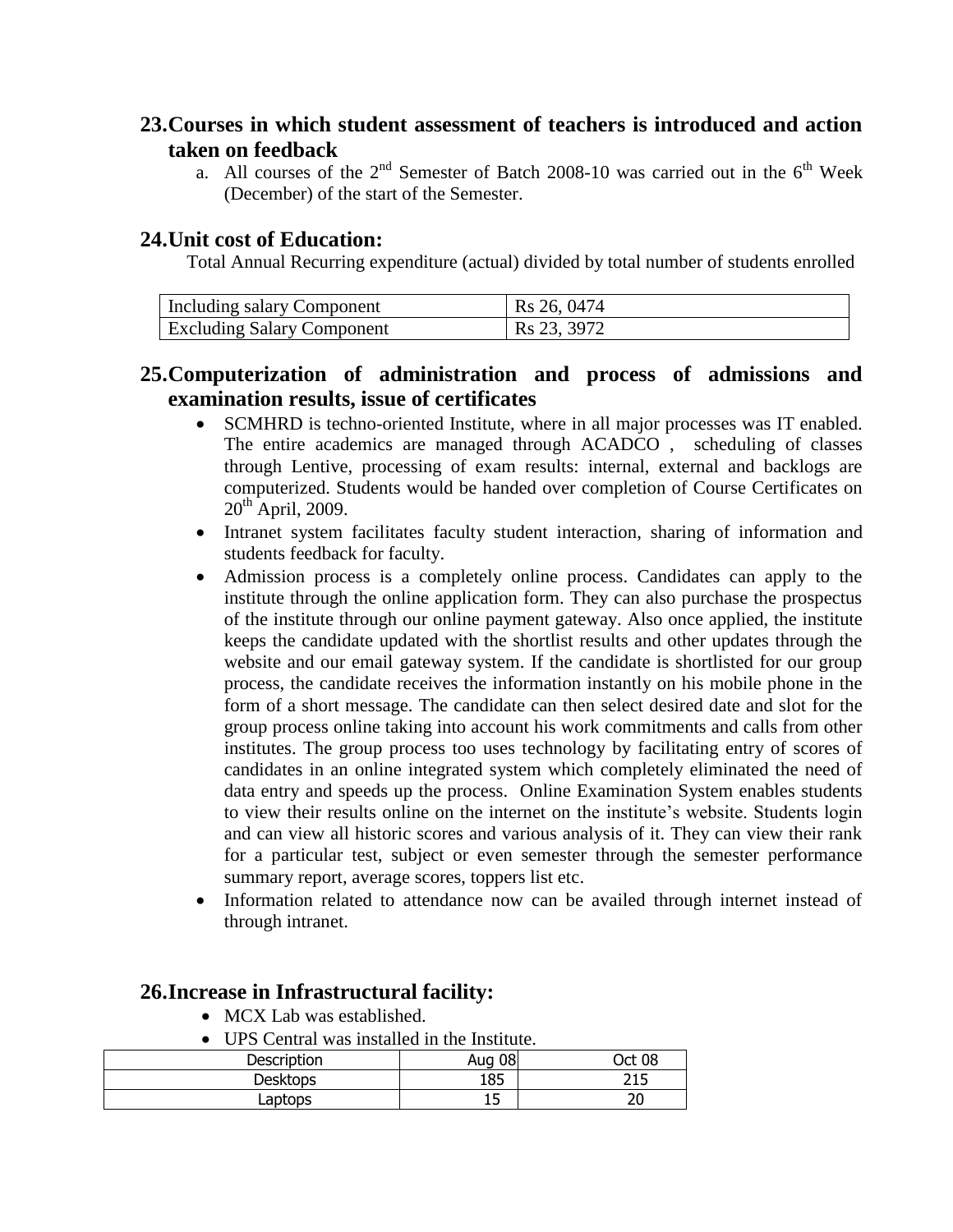| ם.<br>$\mathbf{r}$<br>.<br>.<br>W.<br><br>، ب<br>n<br>---- --- |  |  |
|----------------------------------------------------------------|--|--|
|----------------------------------------------------------------|--|--|

#### **27. Technology Upgradation** :

 $\bullet$ 

- 1. SAS MINOR: Statistical Software for promotion of research among faculty and students.
- 2. E-Views 5: Aiding learning of courses on forecasting, time series analysis and econometrics.

#### **28. Computer and internet access and training to teachers and students**

- a. Students have been trained on Basics of Computers as part of Foundation course, through e-learning module. Foundation course for Batch 2009-11 will begin from  $11<sup>th</sup>$  April, 2009.
- b. All faculties are computer literate.

#### **29. Financial Aid to Students:**

- Two Students, Shruti Jayprakash and Savita Gupta got 50% waiver from tuition fees. The Entrepreneurship Cell facilitated the process.
- The Institute facilitates getting 'Educational Loans' from Banks.

#### **30. Activities and Alumni Association:**

- We have alumni cell run by the students. All alumni related information can be availed from the portal "SAATH" at the SCMHRD website.
- The Institute holds Annual Alumni Meet.. The last alumni meet was on 31.01.09 at Mumbai.
- The Alumni Team arranged for a Guest Lecture by Anton Paar on 8-1-2009
- A monthly magazine, Sandes is released every month
- Calendar rollouts for 2009-10 have been sent to the alumni.
- Alumni's are updated with all the major events of the Institute.

#### **31. Activities and Support from Parent-Teacher Association: None**

#### **32. Health Services:**

The Institute arranges annual health check-up conducted by SIHS

#### **33.Performance in Sports Activities**

| <b>Name</b>      |                                                                                 |                      |                 |
|------------------|---------------------------------------------------------------------------------|----------------------|-----------------|
| οf               | Name of the                                                                     |                      | <b>Prizes</b>   |
| <b>Student</b>   | Competition                                                                     | <b>Name of Event</b> | Won             |
| Aditya<br>Mohata | SPRINT'09, SPJIMR's<br>Annual Inter B-School<br>Sports Meet in<br>January, 2009 | Cricket              | 2 <sup>nd</sup> |
|                  | SPRINT'09, SPJIMR's<br>Annual Inter B-School<br>Sports Meet in<br>January, 2009 | Women's 100 mts      | 1 <sup>st</sup> |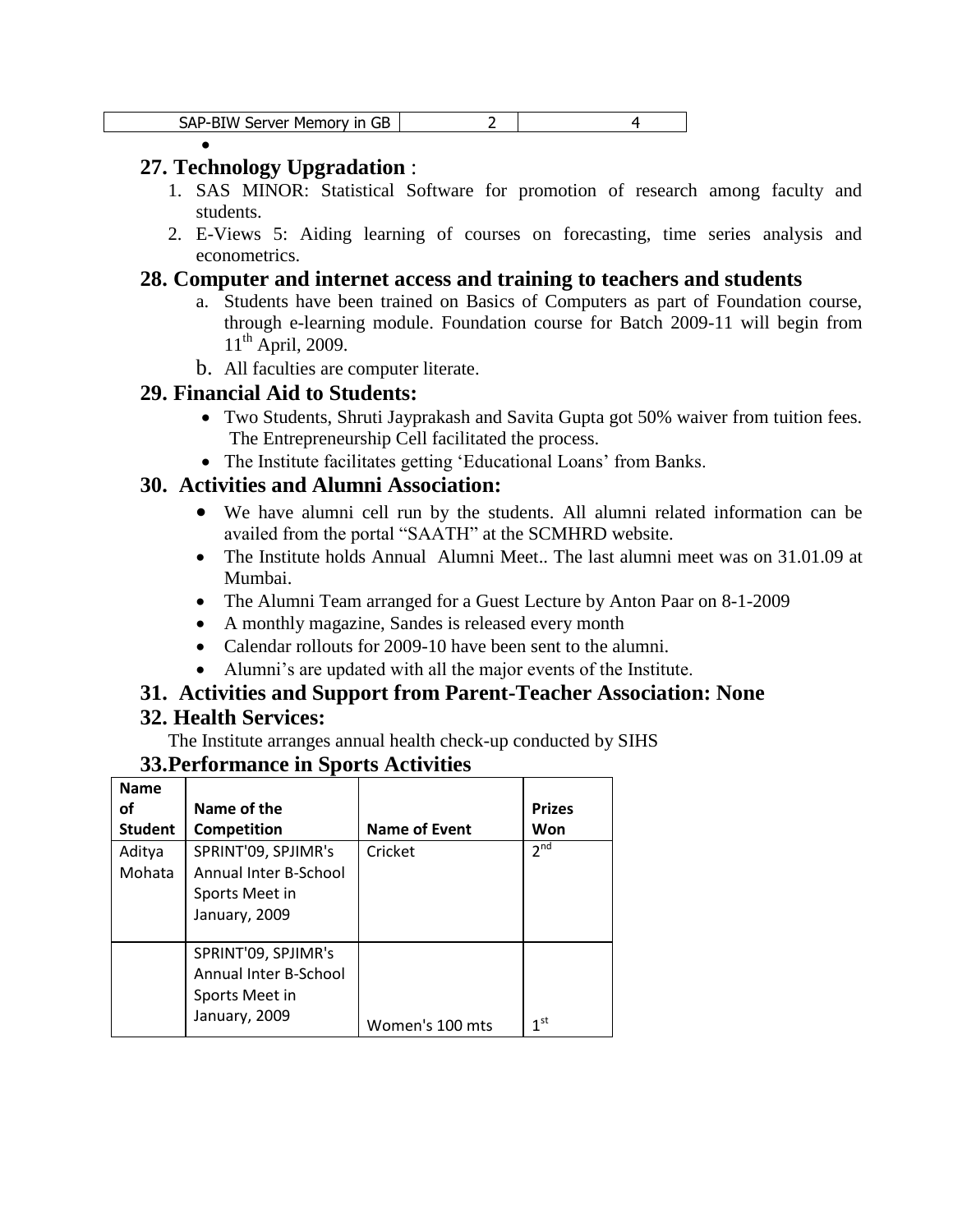| SPRINT'09, SPJIMR's        |                  |                 |
|----------------------------|------------------|-----------------|
| Annual Inter B-School      |                  |                 |
| Sports Meet in             |                  |                 |
| January, 2009              | Women's 200 mts  | 1 <sup>st</sup> |
| SPRINT'09, SPJIMR's        |                  |                 |
| Annual Inter B-School      |                  |                 |
| Sports Meet in             |                  |                 |
| January, 2009              | Women's 200 mts  | 3 <sup>rd</sup> |
| SPRINT'09, SPJIMR's        |                  |                 |
| Annual Inter B-School      |                  |                 |
| Sports Meet in             |                  |                 |
| January, 2009              | Women's 400 mts  | 1 <sup>st</sup> |
| SPRINT'09, SPJIMR's        |                  |                 |
| Annual Inter B-School      |                  |                 |
| Sports Meet in             |                  |                 |
| January, 2009              | Wome's Badminton | 1 <sup>st</sup> |
| <b>SIBM Annual Sports,</b> |                  |                 |
| March 2009                 | Water Polo       | 2 <sup>nd</sup> |

## **34.Incentives to Outstanding Sportsperson: None** 35.**Student Achievements Awards:**

| <b>Event</b>                       | <b>Name of Students</b> | Award                           |
|------------------------------------|-------------------------|---------------------------------|
| TATA crucible quiz                 | Gaurav Parab, Amneet    |                                 |
|                                    | Sodhi                   | 1st Prize, State Level          |
| Loreal Brandstorm                  | Hirachna Pandya, Priti  | International Winner            |
|                                    | Rajput and Shruti       |                                 |
|                                    | Jayaprakash             |                                 |
| Transcend                          | Sakshi Mattoo, K Ram    | 1st prize, National Level       |
| Aarohan                            | Sakshi Mattoo, K Ram    | 2nd prize, National Level       |
| Strategem, Ignisense               | K H Ram and Abhinav     |                                 |
|                                    | Kaushik                 | 3rd prize, National Level       |
| <b>SIIB Business Quiz</b>          | Gaurav Parab, Amneet    |                                 |
|                                    | Sodhi                   | 1st Prize                       |
| Infosys Business Quiz - Inquest    | Gaurav Parab, Amneet    |                                 |
|                                    | Sodhi                   | 3rd Prize at National Level     |
| Economic Times Quiz                | Gaurav Parab, Amneet    |                                 |
|                                    | Sodhi                   | 2nd Prize at State Level        |
| Stellar Safari Marketing contest   | Dr. Mukesh Parmar,      |                                 |
|                                    | Nivedita Ramnathan      | 1st Prize                       |
| National Conference in Healthcare  | Dr. Mukesh Parmar       |                                 |
| <b>Communication and Marketing</b> |                         | Selected for Paper Presentation |
| Burning Bridges, HR case study     | Laveena Verma           | 1st Prize                       |

## 36. **Activities of Guidance and Counseling Unit:**

Students were given the MBTI (Myers Briggs Type Indicator) personality measure, and assessed on their personality type. A session was held, explaining the impact of Type on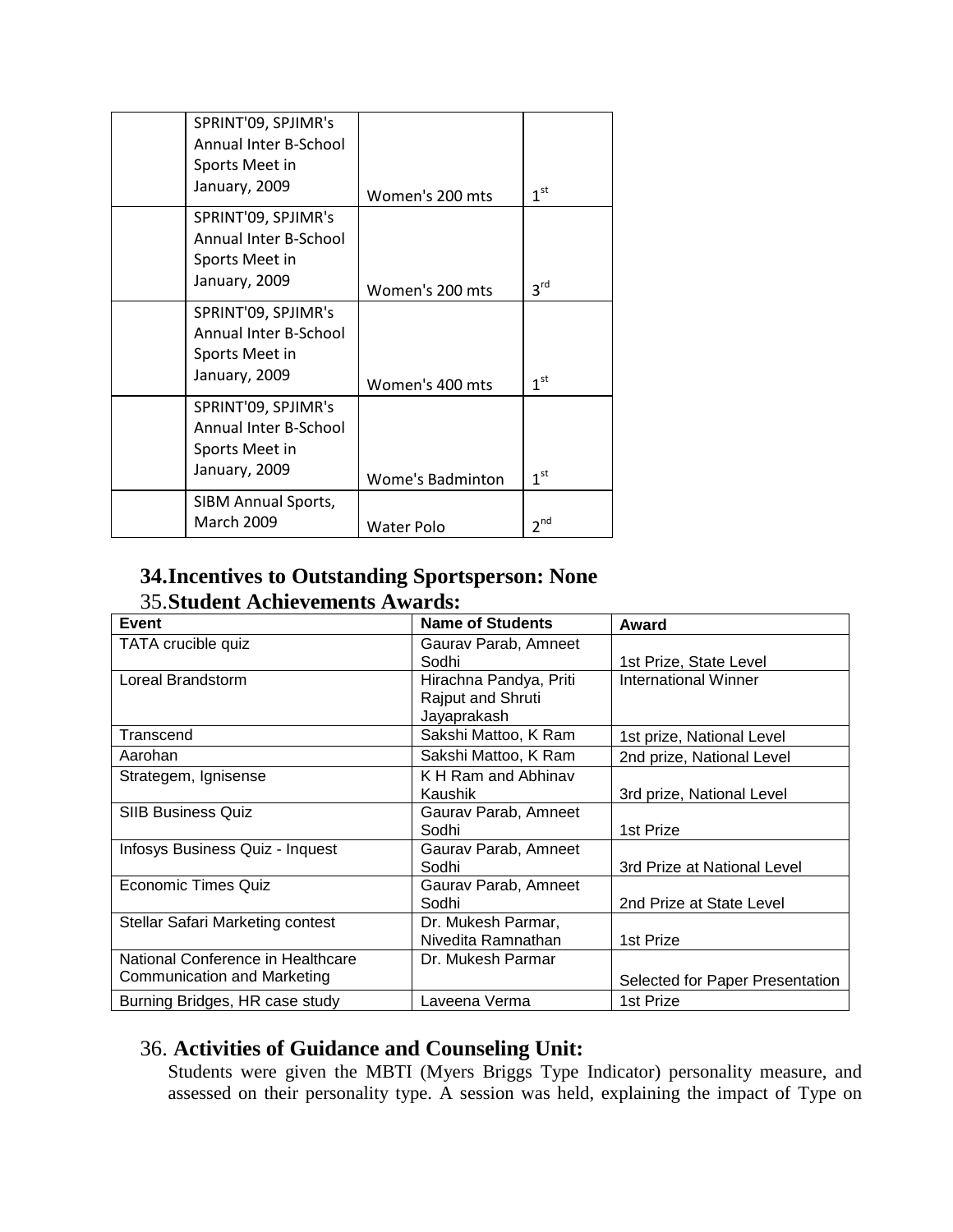work behaviour. Students were sent their individualized MBTI reports at their personal mail id.

n addition, students were given the personal effectiveness (PE) questionnaire measuring their self-assessment of their adjustment to the curriculum and student life. Students, who are above average on the CGPA, but have relatively lower scores on the PE questionnaire have been earmarked for one-on-one counselling in the third semester.

#### 37.**Placement Services provides to students:**

A placement cell headed by Prof Renu Mishra and assisted by a group of Students looks after the Placement. Institute is forging ahead to achieve its 100% placement record.

#### **38. Development Programmes for Non-Teaching Staff:**

- a. Ms Sunanda Kulkarni (Accounts Department), Ms Vaishali Pawar (Accounts Department) and Ms Mamta (Receptionist) have completed the SAP University Alliance Certification Course in March, 2009.
- b. Ms Vaishali Gaikwad is being trained to become SAP faculty under guidance of Prof Aradhana Gandhi.

#### **39. Healthy Practices of the Institute**

- a. Course curriculum is aimed at developing four competencies of the students: conceptual knowledge, corporate experience, entrepreneurial attitude and interpersonal and leadership skills.
- b. Learning is through mix of different methods like collaborative learning, field experience and analysis of case studies from Harvard, IIMs etc.
- c. Continuous Evaluation Process through wide variety of evaluation techniques to encompass students of different learning styles.
- d. A high Technological platform has been provided to the students. SCMHRD is credited to be the only Institute to have the SAP R3, APO, CRM, and BI IDES platform, SAP university alliance program and Oracle 11ias platform with all the modulesbesides being equipped with software packages.
- e. In-depth guidance is provided to the students on career paths ranging from Career assessment tests to interpretation of the results and development of individual career plans.
- f. Development of skill sets through activity based committees. (Placements, Alumni, Admissions, Entrepreneurship cell, Consultancy cell, Finance Club, Six-Sigma etc.)
- g. Enhancement of faculty knowledge and skills through FDPs , facilitating registration for PhD, publication and presentation of research papers.
- h. Enhancement of global awareness among students through case studies with international perspective, learning of foreign languages such as French, Germany, Spanish.
- i. SCMHRD follows a competency based selection procedure. Each year an attempt is made to capture the set of competencies which a student would require to exhibit in order to prove a success on campus.
- j. "Shapath" and "Prayatna" are CSR activities in which all the students take part actively.